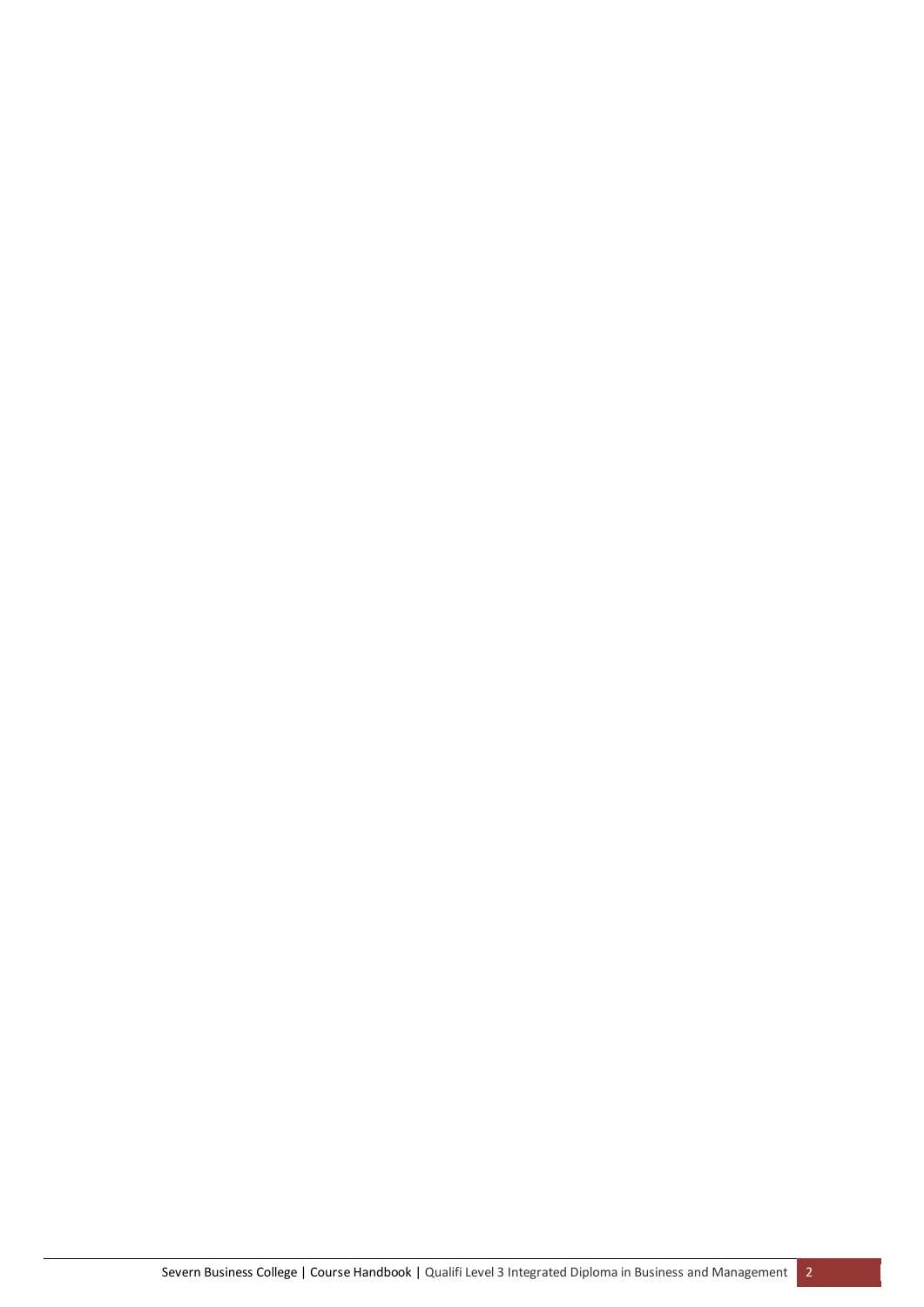## **Qualification**

Qualifi Level 3 Integrated Diploma in Business and Management

**Ofqual Number** 

603/4730/2

**Level** 

3

**Total Qualification Time**  1200

**Credit Value** 

120

## **Aim of the Course**

The Level 3 Integrated Diploma in Business and Management is aimed at those that have management responsibilities but no formal training. It is particularly suited to practicing team leaders seeking to move to the next level of management. It will also provide an entry level qualification for those who have studied Business related subjects at Level 3 and who wish to gain skills and competencies for employment is a management setting.

The Level 3 Integrated Diploma in Business and Management is designed to provide aspiring and existing junior managers with a broader knowledge of effective management skills, while focusing on key management areas specific to the workplace. In addition, industry has recognised that leadership and management training is essential for business growth, particularly in hightech, high paced business environment that need to respond to a rapidly changing environment. To achieve this the essential attributes of being able to communicate, inspire and lead are often lacking, which are seen crucial to achieving organisational success.

## **Assessment**

Assessment is through practical assignments, with no exams - to more accurately reflect the real working environment.

## **Course Structure**

| <b>Qualifi Level 3 Integrated Diploma in Business and Management</b> |                                                           |                   |                    |
|----------------------------------------------------------------------|-----------------------------------------------------------|-------------------|--------------------|
| Unit number                                                          | <b>Units</b>                                              | <b>Unit level</b> | <b>Unit credit</b> |
| <b>BM 301</b>                                                        | An Introduction to the Business Environment               | 3                 | 10                 |
| <b>BM 302</b>                                                        | <b>Business Resources</b>                                 | 3                 | 10                 |
| <b>BM 303</b>                                                        | An Introduction to Marketing                              | 3                 | 10                 |
| <b>BM 304</b>                                                        | Human Resource Management                                 | 3                 | 10                 |
| <b>BM 305</b>                                                        | <b>Business Communication</b>                             | 3                 | 10                 |
| <b>BM 306</b>                                                        | Understanding Health and Safety in the Business Workplace | 3                 | 10                 |
| IM 301                                                               | <b>Managing Business Operations</b>                       | 3                 | 10                 |
| IM 302                                                               | An Introduction to Finance                                | 3                 | 10                 |
| <b>IM 304</b>                                                        | An Introduction to Leadership Skills                      | 3                 | 10                 |
| <b>IM 305</b>                                                        | <b>Organisational Culture</b>                             | 3                 | 10                 |
| IM 306                                                               | Workplace Welfare                                         | 3                 | 10                 |
| <b>BIE 303</b>                                                       | Thinking Entrepreneurially                                | 3                 | 10                 |

### **Assessment Grades**

| Grade    | <b>Marking Criteria</b>                                                      |
|----------|------------------------------------------------------------------------------|
| Pass     | All learning outcomes are achieved. All assessment criteria are met.         |
| Fail     | All learning outcomes are not achieved. All assessment criteria are not met. |
| No Marks | Plagiarism                                                                   |

## **UNIT SPECIFICATIONS**

## **Unit Title**

An Introduction to the Business Environment

**Level** 

3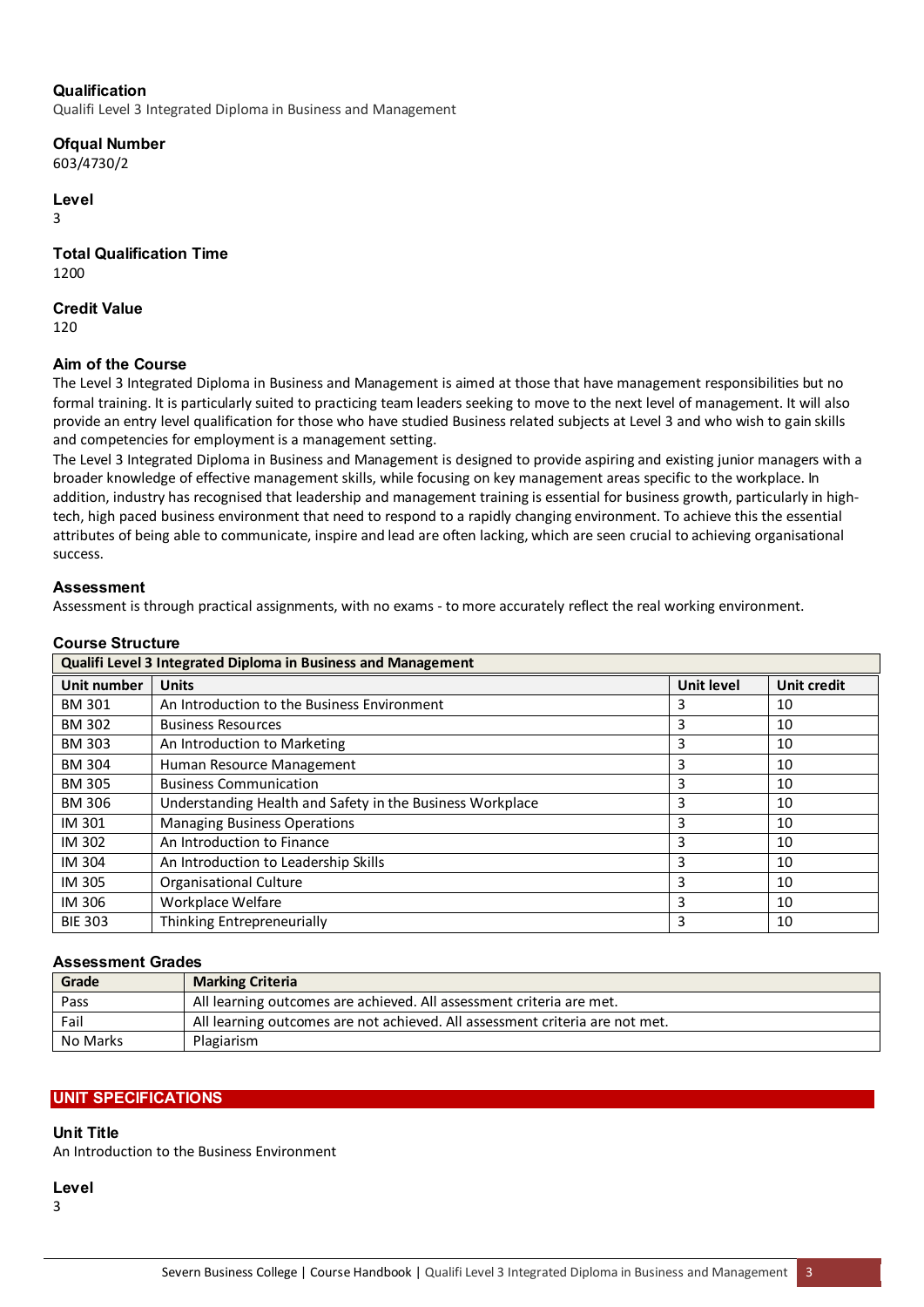## **Credit Value**

10

### **Unit aim**

This Unit will explain different types of businesses and their ownership exist in an economy. Learners will understand role of owner and stakeholders to fulfil purpose of business. The unit will help learners to understand how businesses are organised to achieve their targets. This unit will also help to understand the way in which the economic, political, legal and social environment can impact on businesses giving the learner an understanding of the range of businesses.

### **Learning outcomes and assessment criteria**

In order to pass this unit, the evidence that the learner presents for assessment needs to demonstrate that they can meet all the learning outcomes for the unit. The assessment criteria determine the standard required to achieve the unit.

| <b>Learning Outcome</b>                  | <b>Assessment Criteria</b>                                                          |
|------------------------------------------|-------------------------------------------------------------------------------------|
| 1: Know different types of Businesses    | 1.1 : Describe two different types of business, and their ownership.                |
| and their ownership and the different    | 1.2 : Describe different types of stakeholders whose presence affect the purpose of |
| types of stakeholders.                   | two organisations.                                                                  |
| 2: Understand how businesses are         | 2.1: Identify how two different businesses are organised.                           |
| organised.                               |                                                                                     |
| 3: Understand how Businesses achieve     | 3.1: Describe different types of business targets.                                  |
| their target purpose.                    | 3.2: Identify how a business can achieve a target.                                  |
| 4: Identify legal, political, and social | 4.1: Describe how political, legal, and social factors affect business.             |
| factors that can affect businesses.      |                                                                                     |

## **Supplementary Text and Reading:**

- Business Environment Ian Worthington
- Management and organisational behaviour Laurie J.Mullins
- The Business Environment: Themes and Issues in a Globalizing World Paul Wetherly and Dorron Otter

## **UNIT SPECIFICATIONS**

## **Unit Title**

Business Resources

## **Level**

3

# **Credit Value**

10

## **Unit aim**

The unit will explain how a range of resources including human, physical, technological and financial resources are used and managed within the business. This unit will help the learner to have an understanding of how human resources are managed and of the employability and personal skills required of personnel in an organisation. Learners will gain an understanding of the purpose of managing resources effectively, not only in relation to human resources, but also in terms of physical and technological resources. Learners will also gain an understanding of how an organisation can gain access to sources of finance, both internally and externally and be able to interpret financial statements. There are clear links between this unit and many of the other units; it serves as a useful introduction to areas that may be covered in depth in further units.

### **Learning outcomes and assessment criteria**

In order to pass this unit, the evidence that the learner presents for assessment needs to demonstrate that they can meet all the learning outcomes for the unit. The assessment criteria determine the standard required to achieve the unit.

| <b>Learning Outcome</b>             | <b>Assessment Criteria</b>                                                         |
|-------------------------------------|------------------------------------------------------------------------------------|
| 1: Know how human resources are     | 1.1 : Describe how organisatiions select their employees and what document are     |
| managed.                            | required.                                                                          |
|                                     | 1.2 Describe the importance of employability and personal and communication skills |
|                                     | when choosing employees in an organisation.                                        |
| 2: Understand the purpose of        | 2.1: Describe importance of physical and technological resources required in       |
| managing physical and technological | selecting employees into an organisation.                                          |
| resources                           |                                                                                    |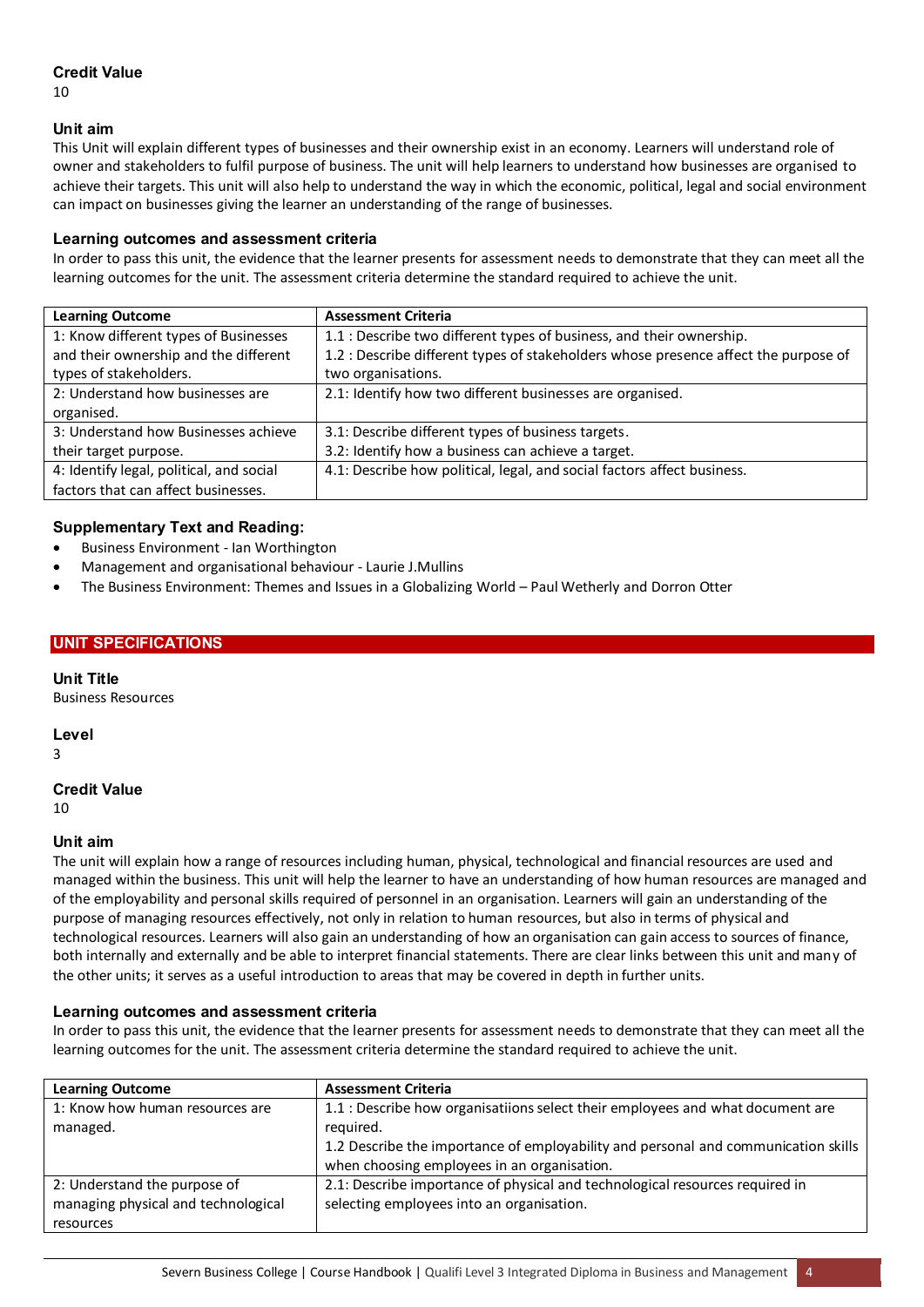| 3: Identify ways to access different | 3.1: Describe importance of internal and external finances available for a selected |
|--------------------------------------|-------------------------------------------------------------------------------------|
| sources of finance                   | company.                                                                            |
| 4: Understand financial statements.  | 4.1 Describe importance of content of financial statements in a selected            |
|                                      | organisation.                                                                       |

## **Supplementary Text and Reading:**

- Business the Ultimate Resources Daniel Goleman
- Management and Organisational Behaviour Laurie J.Mullins
- Introduction to Management Colin Combe

### **UNIT SPECIFICATIONS**

### **Unit Title**

An Introduction to Marketing

**Level** 

3

### **Credit Value**

10

### **Unit aim**

Marketing is a key business function covering a wide range of activities and employing many people. This unit will develop the knowledge necessary to understand key concepts of the marketing mix, marketing planning and marketing research. As an introduction to marketing, the unit will allow learners who study other, specialist marketing units to keep in mind the strategic purpose of the marketing function and how it contributes to business success.

Learners will gain a basic understanding of the role of the marketing function, with particular emphasis on the role of marketing research and how it contributes to marketing planning and the development of a marketing mix for a target group of customers. Learners will have the opportunity to develop, analyse and evaluate key marketing techniques in order to obtain a better understanding of them.

## **Learning outcomes and assessment criteria**

In order to pass this unit, the evidence that the learner presents for assessment needs to demonstrate that they can meet all the learning outcomes for the unit. The assessment criteria determine the standard required to achieve the unit.

| <b>Learning Outcome</b>                | <b>Assessment Criteria</b>                                                        |
|----------------------------------------|-----------------------------------------------------------------------------------|
| 1: Know the importance of marketing in | 1.1: Describe and compare how two organisations use different types of marketing  |
| an organisation.                       | technique to achieve their target                                                 |
|                                        | 1.2: Describe the limitations of marketing.                                       |
| 2: Understand marketing research and   | 2.1: Identify how a selected organisation use marketing research to develop a     |
| planning.                              | marketing plan.                                                                   |
| 3: Understand how and why customer     | 3.1: Describe how and why selected organisation targets their group of customers. |
| groups are targeted.                   |                                                                                   |
| 4: Be able to develop a coherent       | 4.1 Describe how a selected organisation develops a coherent marketing mix for a  |
| marketing mix.                         | new product.                                                                      |

## **Supplementary Text and Reading:**

- Introduction to Marketing Adrian Palmer, Oxford University Press
- Marketing : An Introduction, Gary Armstrong, Philip Kotler, et al, Pearson
- Basics of Marketing Management (Theory and Practice), Rudani R B, S Chand and Company

### **UNIT SPECIFICATIONS**

**Unit Title**  Human Resource Management

**Level** 

3

### **Credit Value**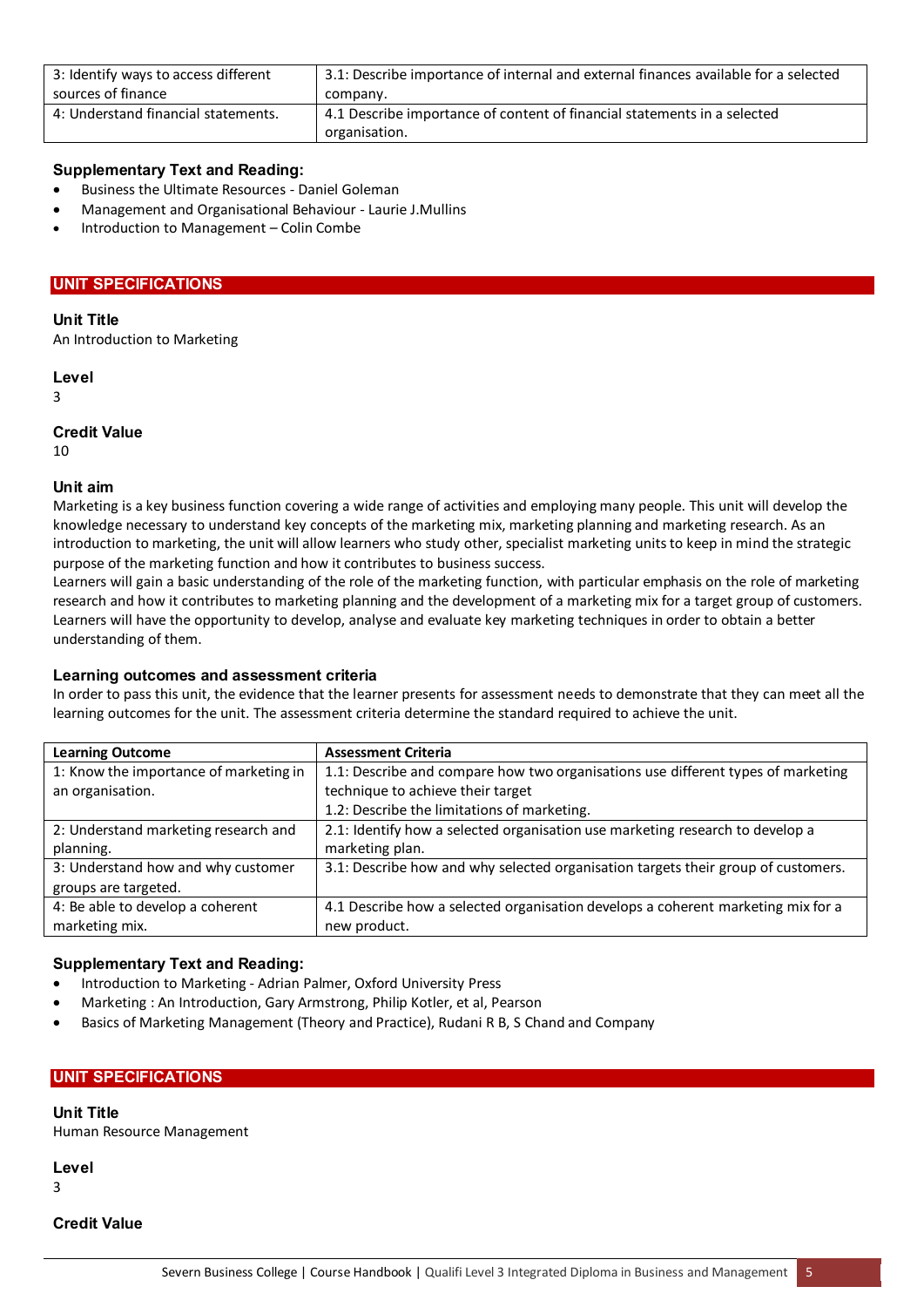## **Unit aim**

This unit will describe as the most valuable resource of any organisation, its human capital. All resources, especially the most valuable, need to be managed in order to obtain the greatest value from them. The unit provides an overview of some of the key areas that fall within the remit of the human resources function.

By the end of this unit learners will gain an understanding of the factors that are taken into account by organisations when planning their human resource management. They will also learn how organisations gain employee motivation and employee commitment.

Finally, learners will know about how employee performance is measured and managed as well as the benefits of doing so. This knowledge will help learners to understand the working environment and the nature of Human Resource Management when they are seeking or engaged in employment.

## **Learning outcomes and assessment criteria**

In order to pass this unit, the evidence that the learner presents for assessment needs to demonstrate that they can meet all the learning outcomes for the unit. The assessment criteria determine the standard required to achieve the unit.

| <b>Learning Outcome</b>               | <b>Assessment Criteria</b>                                                           |
|---------------------------------------|--------------------------------------------------------------------------------------|
| 1: Know the internal and external     | 1.1 : Describe how an organisation considers the internal and external factors when  |
| factors involved in human resources   | planning requirement of human resources.                                             |
| planning in organisation.             | 1.2 : Describe how an organisation identifies skills for employee to carry out a job |
|                                       | function.                                                                            |
| 2: Understand know how an             | 2.1: Identify different ways how an organisation can motivate employees.             |
| organisation motivates its employees. |                                                                                      |
| 3: Know how organisations manage and  | 3.1 Describe how an organisation can manage and measure employee performance.        |
| measure employee performance.         |                                                                                      |
| 4: Understand how organisations       | 4.1: Describe how organisations gain cooperation from their employees.               |
| cooperate with their employees.       |                                                                                      |

## **Supplementary Text and Reading:**

- Human Resource Management in a Business Context Jon Kew
- Human Resource Management Derek Torrington
- An Introduction to Human Resources Management Nick Wilton, SAGE

### **UNIT SPECIFICATIONS**

**Unit Title**  Business Communication

**Level** 

3

## **Credit Value**

15

## **Unit aim**

Effective communication is a key area in terms of its contribution to business success. When studying this unit, learners will gain a thorough understanding of the types of business information used both internally and externally by organizations and the methods used to communicate information to different audiences.

In this unit, learners will have the opportunity to develop, analyse and evaluate a range of methods used to communicate different types of business information and will understand the purpose of such communication. They will also produce and evaluate different types of business communication of their own.

### **Learning outcomes and assessment criteria**

In order to pass this unit, the evidence that the learner presents for assessment needs to demonstrate that they can meet all the learning outcomes for the unit. The assessment criteria determine the standard required to achieve the unit.

| <b>Assessment Criteria</b>                                                            |
|---------------------------------------------------------------------------------------|
| 1.1: Describe how organisations use different types of business information to fulfil |
| their purpose.                                                                        |
| 2.1: Describe different types of cooperate communication.                             |
|                                                                                       |

Severn Business College | Course Handbook | Qualifi Level 3 Integrated Diploma in Business and Management 6

15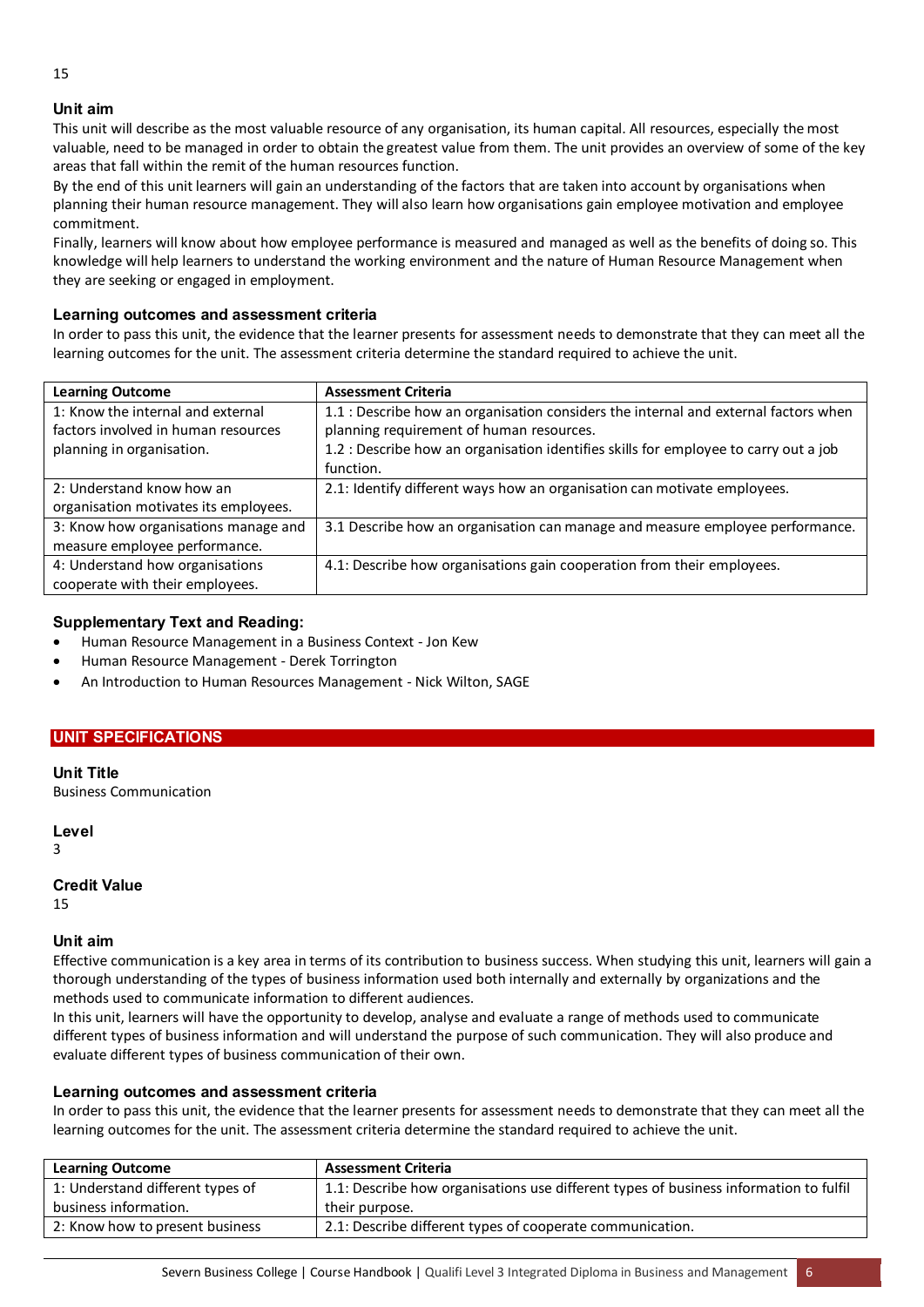| information effectively.                  |                                                                                          |
|-------------------------------------------|------------------------------------------------------------------------------------------|
| 3: Understand the limitations in relation | 3.1: Describe legal and ethical issues in relation to the use of business information in |
| to the use of business information in an  | an organisation.                                                                         |
| organisation.                             |                                                                                          |
| 4: Know how to communicate business       | 4.1 Describe how organisations use electronic and nonelectronic methods to               |
| information using appropriate methods.    | communicate business information internally and externally.                              |

## **Supplementary Text and Reading:**

- Business communication JP Parikh
- Communicating at Work: Strategies for Success in Business and the Professions llth Edition Ronald Adler (Author), Jeanne Marquardt Elmhorst (Author), Kristen Lucas (Author)
- The Communication Book: How to Say it, Mean it, and Make it Matter Emma Ledde

## **UNIT SPECIFICATIONS**

### **Unit Title**

Understanding Health and Safety in the Business Workplace

### **Level**

3

### **Credit Value**

10

### **Unit aim**

This unit will help to prepare learners for the world of work, where health and safety is a vital part of the modern workplace whatever sector is chosen. There trends to be level of myth surrounding Health and safety requirements. This unit will help to dispel these and to promote good health and safety practise as a means to a productive working environment. Learner will understand about health and safety legislation, regulations and requirements that form the basis of all workplace in UK.

## **Learning outcomes and assessment criteria**

In order to pass this unit, the evidence that the learner presents for assessment needs to demonstrate that they can meet all the learning outcomes for the unit. The assessment criteria determine the standard required to achieve the unit.

| <b>Learning Outcome</b>               | <b>Assessment Criteria</b>                                                             |
|---------------------------------------|----------------------------------------------------------------------------------------|
| 1: Understand how health and safety   | 1.1: Describe the legal requirements and regulations for ensuring the health, safety   |
| legislation and regulations affect a  | and security of those employed in business.                                            |
| business working environment.         |                                                                                        |
| 2: Know the requirements for healthy, | 2.1: Describe the requirements for a healthy and safe workplace, as applied to the     |
| safe productive working conditions    | physical environment and equipment used in a selected business.                        |
| 3: Understand the role and            | 3.1: Describe the roles and responsibilities for health and safety of key personnel in |
| responsibilities of key personnel     | selected workplace.                                                                    |
| 4: Be able to assess and manage risk. | 4.1 Plan a risk assessment for a selected administrative work environment.             |
|                                       |                                                                                        |

## **Supplementary Text and Reading:**

- Introduction to Health and Safety at Work 4th Edition Phil Hugh (Author), Ed Ferrett (Author)
- Management: An Introduction David Boddy (Seventh edition), Pearson
- Health and Safety at Work: An Essential Guide for Managers Jeremy Stranks, Kogan Page

## **UNIT SPECIFICATIONS**

**Unit Title**  Managing Business Operations

**Level** 

3

#### **Credit Value**  10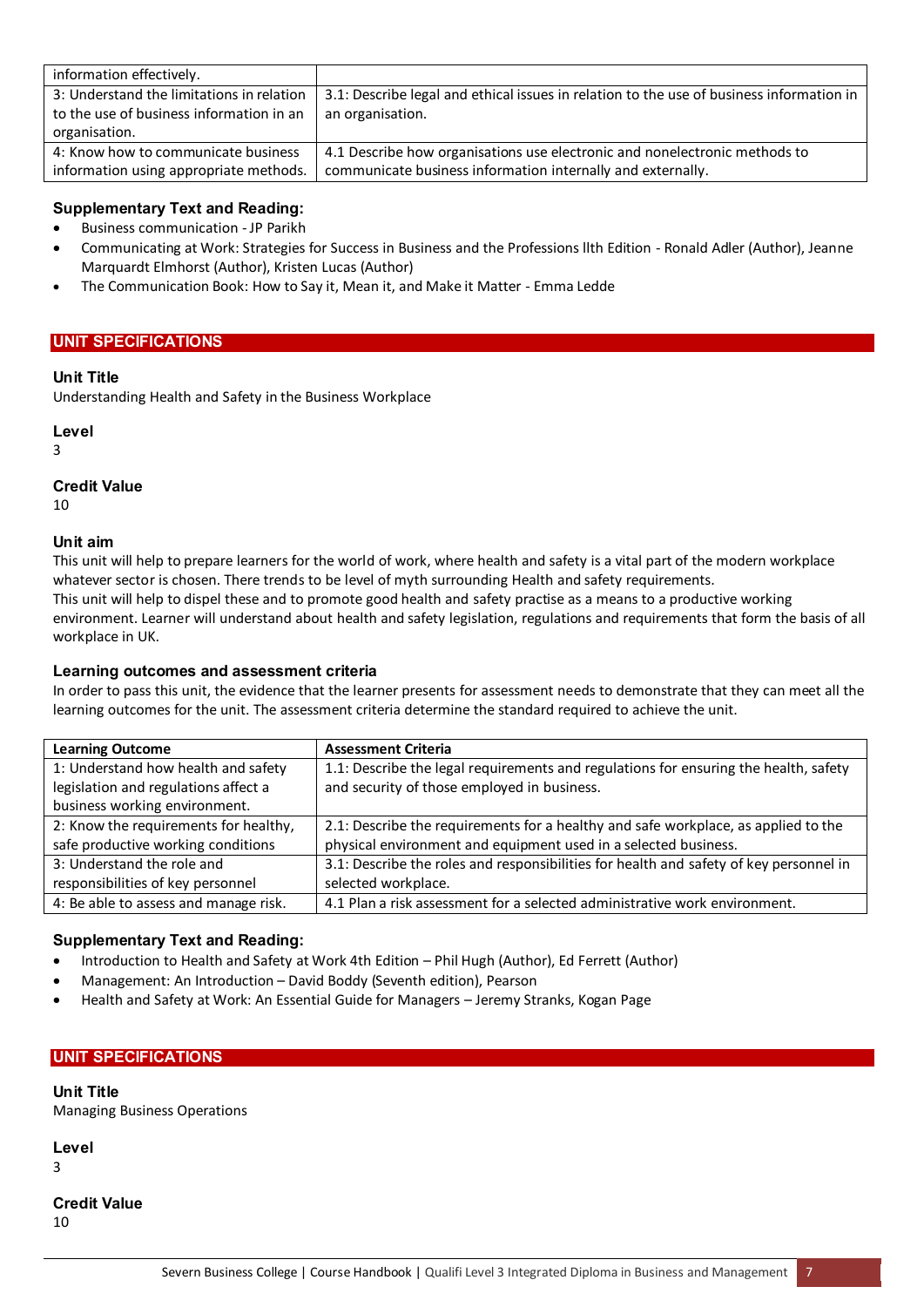### **Unit aim**

The aim of this unit is to introduce learners to key aspects of all businesses and how they operate within the wider business environment, as well as internally. Operational control and the provision of best practice and sound policy will be shown to facilitate organisational excellence.

## **Learning outcomes and assessment criteria**

In order to pass this unit, the evidence that the learner presents for assessment needs to demonstrate that they can meet all the learning outcomes for the unit. The assessment criteria determine the standard required to achieve the unit.

| <b>Learning Outcome</b>                | <b>Assessment Criteria</b>                                                          |
|----------------------------------------|-------------------------------------------------------------------------------------|
| 1. Understand functions and structures | 1.1 Identify the key functions of businesses and how these lead to business success |
| of                                     | 1.2 Compare common organisational structures and how they impact on business        |
| businesses                             | operation                                                                           |
| 2. Understand the importance of        | 2.1 Explain why an organisation needs effective operational control                 |
| operational control                    | 2.2 Describe the systems organisations use to achieve operational control           |
| 3. Understand how organisations work   | 3.1 Explain the terms excellence and quality and the impact of these concepts on    |
| towards best practice                  | organisations                                                                       |
|                                        | 3.2 Describe tools and techniques that are used by organisations to ensure the      |
|                                        | quality of their products and services                                              |

### **Supplementary Text and Reading:**

- Bozarth, C. & Handfield, R. (2016) *Introduction to Operations and Supply Chain Management*. 4th ed.
- Pearson
- Heizer, J., Render, B. & Munson, C. (2017) *Principles of Operations Management* (2017) 10th ed.
- Pearson Educational
- Slack, N. & Lewis, M. (2017) *Operations Strategy*. 5th ed. Pearson
- Worthington, I. & Britton, C. (2015) *The Business Environment*. 7th ed. Pearson

### **UNIT SPECIFICATIONS**

### **Unit Title**

An Introduction to Finance

### **Level**

3

# **Credit Value**

10

### **Unit aim**

This unit introduces learners to practical accounting and financial reporting techniques used by managers in business organisations.

### **Learning outcomes and assessment criteria**

In order to pass this unit, the evidence that the learner presents for assessment needs to demonstrate that they can meet all the learning outcomes for the unit. The assessment criteria determine the standard required to achieve the unit.

| <b>Learning Outcome</b>             | <b>Assessment Criteria</b>                                                        |
|-------------------------------------|-----------------------------------------------------------------------------------|
| 1. Understand the requirements for  | 1.1 Explain the purpose and value of systematic financial recording               |
| financial recording and reporting   | 1.2 Analyse techniques used for recording financial information                   |
|                                     | 1.3 Analyse legal requirements for financial reporting                            |
| 2. Understand accounting techniques | 2.1 Explain the difference between management and financial accounting            |
|                                     | 2.2 Explain the budgetary control process                                         |
| 3. Understand the preparation and   | 3.1 Describe financial statements used in accounting                              |
| format of financial statements      | 3.2 Compare the format of financial statements                                    |
|                                     | 3.3 Analyse the content of each type of statement                                 |
| 4. Know how to interpret financial  | 4.1 Explain the need to interpret the information contained within each statement |
| information                         | 4.2 Evaluate financial information using appropriate ratio analysis               |

## **Supplementary Text and Reading:**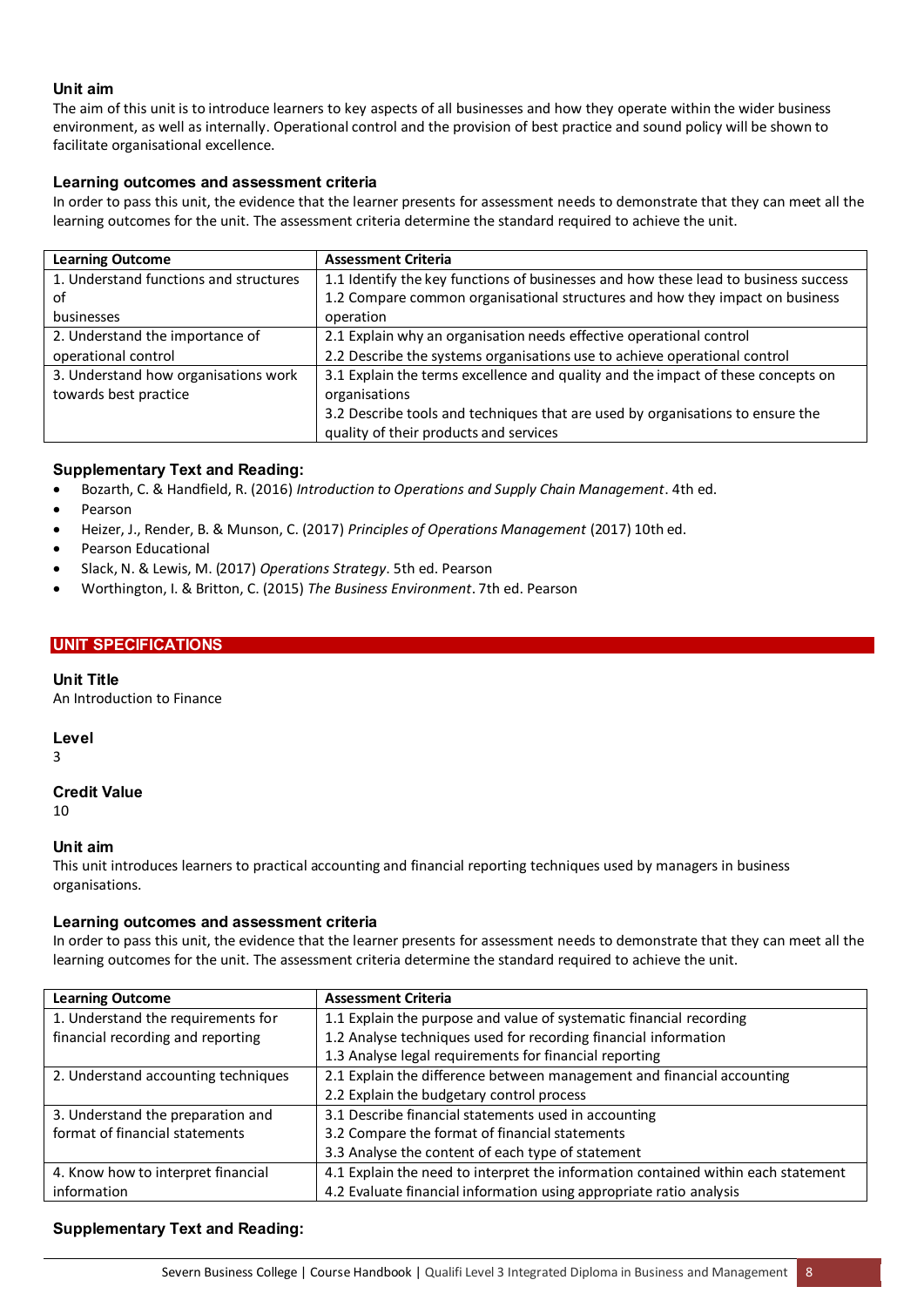- Atrill, P. & McLaney, E. (2016) *Accounting and Finance: an introduction*. 8th ed. Pearson Educational
- Bamber, M. & Parry, S. (2014) *Accounting and Finance for managers.* Kogan Page
- Dyson, J. R. (2007) *Accounting for Non-Accounting Students*. 7th ed. FT Prentice Hall

## **UNIT SPECIFICATIONS**

### **Unit Title**

An Introduction to Leadership Skills

### **Level**

3

### **Credit Value**

15

### **Unit aim**

The aim of this unit is to provide the learner with an introduction to leadership skills, and how they can be identified and developed, and to show the importance of providing motivation for others.

### **Learning outcomes and assessment criteria**

In order to pass this unit, the evidence that the learner presents for assessment needs to demonstrate that they can meet all the learning outcomes for the unit. The assessment criteria determine the standard required to achieve the unit.

| <b>Learning Outcome</b>                   | <b>Assessment Criteria</b>                                                       |
|-------------------------------------------|----------------------------------------------------------------------------------|
| 1. Understand the leadership role and     | 1.1 Discuss the key roles and functions of leaders                               |
| leadership functions                      | 1.2 Evaluate key leadership theories                                             |
|                                           | 1.3 Analyse the concept of situational leadership                                |
| 2. Understand effective leadership skills | 2.1 Describe the attributes and personal qualities common to effective leaders   |
|                                           | 2.2 Identify different leadership behaviours                                     |
|                                           | 2.3 Evaluate the effectiveness of style of famous leaders                        |
| 3. Understand how successful leaders      | 3.1 Describe the importance of change management                                 |
| bring about effective change              | 3.2 Analyse the stages of change management                                      |
|                                           | 3.3 Explain the need for focus on people and task elements of change initiatives |

## **Supplementary Text and Reading:**

- Roe, K. (2014) *Leadership: practice and perspectives*. Oxford University Press
- Iszatt-White, M. & Saunders, C. (2017) *Leadership*. 2nd ed. Oxford University Press
- Northouse, P. (2018) *Leadership: theory and practice*. 8th ed. Sage

## **UNIT SPECIFICATIONS**

## **Unit Title**

Organisational Culture

**Level** 

3

## **Credit Value**

15

### **Unit aim**

To understand aspects of an organisation's culture and their effects on its activities and its management, as well as the significance of an ethical business approach.

### **Learning outcomes and assessment criteria**

In order to pass this unit, the evidence that the learner presents for assessment needs to demonstrate that they can meet all the learning outcomes for the unit. The assessment criteria determine the standard required to achieve the unit.

| <b>Learning Outcome</b>        | <b>Assessment Criteria</b>                               |
|--------------------------------|----------------------------------------------------------|
| 1. Understand what is meant by | 1.1 Analyse different theories of organisational culture |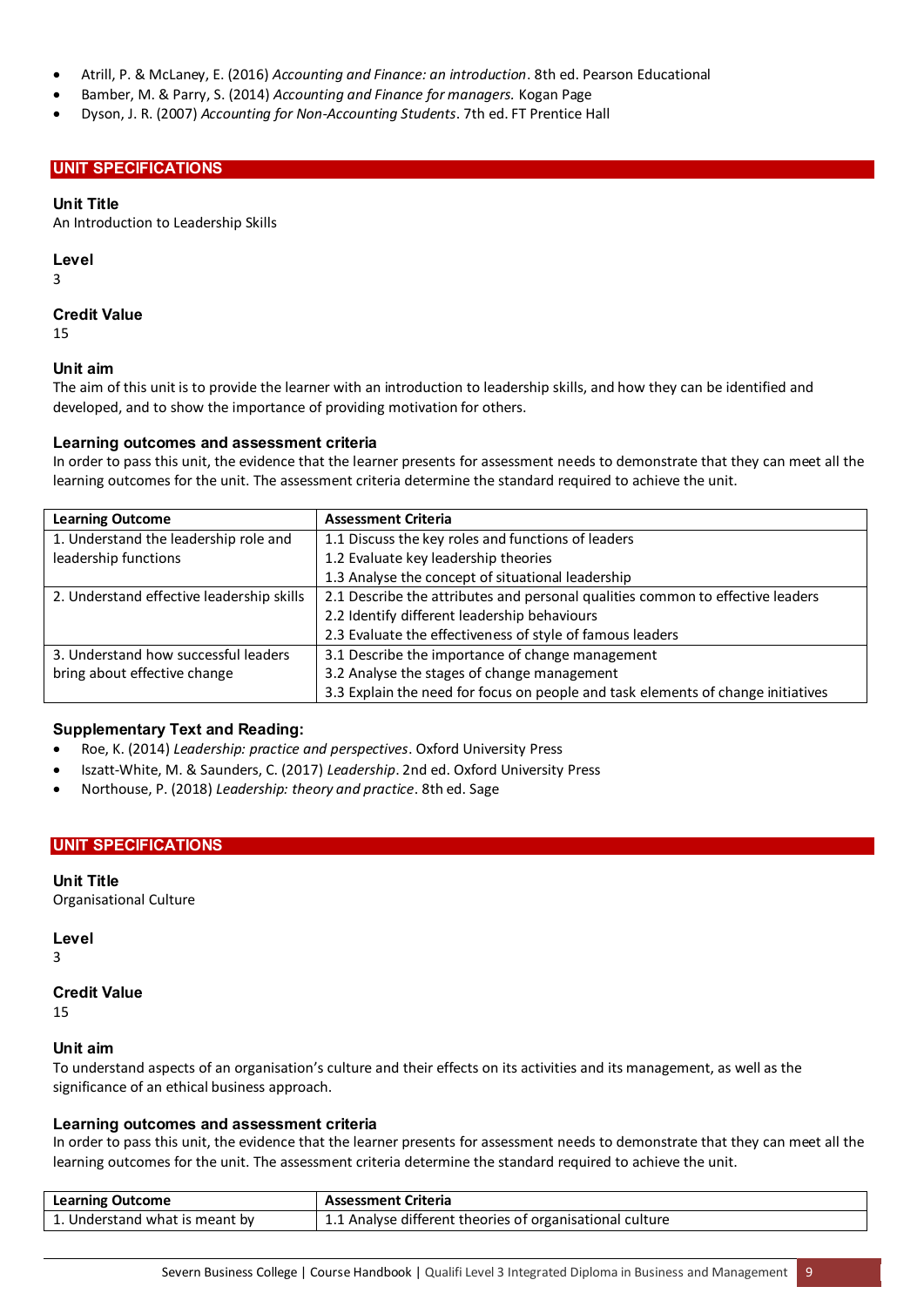| organisational culture                  | 1.2 Assess different types of organisational cultures                                 |
|-----------------------------------------|---------------------------------------------------------------------------------------|
|                                         | 1.3 Examine how culture is manifested within an organisation                          |
| 2. Be able to identify the influence of | 2.1 Identify the cultural values in operation in an organisation                      |
| culture on business performance         | 2.2 Evaluate the influence of cultural values on leadership styles and business       |
|                                         | structures in an organisation                                                         |
|                                         | 2.3 Evaluate the influence of cultural values on productivity in an organisation      |
| 3. Understand the impact of             | 3.1 Explain the effect of organisational culture on business, providing examples from |
| organisational culture                  | different organisations                                                               |
|                                         | 3.2 Explain how the management style would vary in a power, role, task and person     |
|                                         | culture                                                                               |
|                                         | 3.3 Assess which type of organisational culture you would prefer to work in           |
|                                         | 3.4 Describe the benefits to organisations of behaving ethically                      |

## **Supplementary Text and Reading:**

- Mullins, L. (2016) *Management and Organisational Behaviour*. 11th ed. Pearson
- Hamilton, L., Mitchell, L. & Mangan, A. (2014) *Contemporary Issues in Management*. Edward Elgar
- Browaeys, M. & Price, R. (2015) *Understanding Cross-Cultural Management*. 3rd ed. Pearson

### **UNIT SPECIFICATIONS**

### **Unit Title**

Workplace Welfare

**Level** 

3

### **Credit Value**

15

### **Unit aim**

To understand that workforce welfare ensures that everybody employed within the organisation is valued and that there are benefits to be gained from being part of the organisation.

#### **Learning outcomes and assessment criteria**

In order to pass this unit, the evidence that the learner presents for assessment needs to demonstrate that they can meet all the learning outcomes for the unit. The assessment criteria determine the standard required to achieve the unit.

| <b>Learning Outcome</b>                  | <b>Assessment Criteria</b>                                                     |
|------------------------------------------|--------------------------------------------------------------------------------|
| 1. Understand the concept of workplace   | 1.1 Explain the term workplace welfare                                         |
| welfare                                  | 1.2 Identify the costs and benefits of workplace welfare                       |
| 2. Understand responsibilities of health | 2.1 Describe employers' and employees' health & safety responsibilities        |
| and safety                               | 2.2 Explain each step of the 5-Step Health & Safety Management Procedure       |
| 3. Understand the steps taken by         | 3.1 Identify a safety culture                                                  |
| organisations to ensure workplace        | 3.2 Describe a staff training needs analysis                                   |
| welfare                                  |                                                                                |
| 4. Know how to reduce work-related       | 4.1 Explain how organisations can reduce the occurrence of work-related stress |
| stress                                   | 4.2 Describe benefits for the organisation and its employees                   |

### **Supplementary Text and Reading:**

- Armstrong, M. (2016) *Armstrong's Handbook of Management and Leadership for HR*. 4th ed. Kogan Page
- Wilson, F. (2018) *Organizational Behaviour and Work: a critical introduction*. 5th ed. Oxford University Press
- Leatherbarrow, C. & Fletcher, J. (2019) *Introduction to Human Resource Management: a guide to HR in practice*. 4th ed. Kogan Page

## **UNIT SPECIFICATIONS**

**Unit Title**  Thinking Entrepreneurially

**Level**